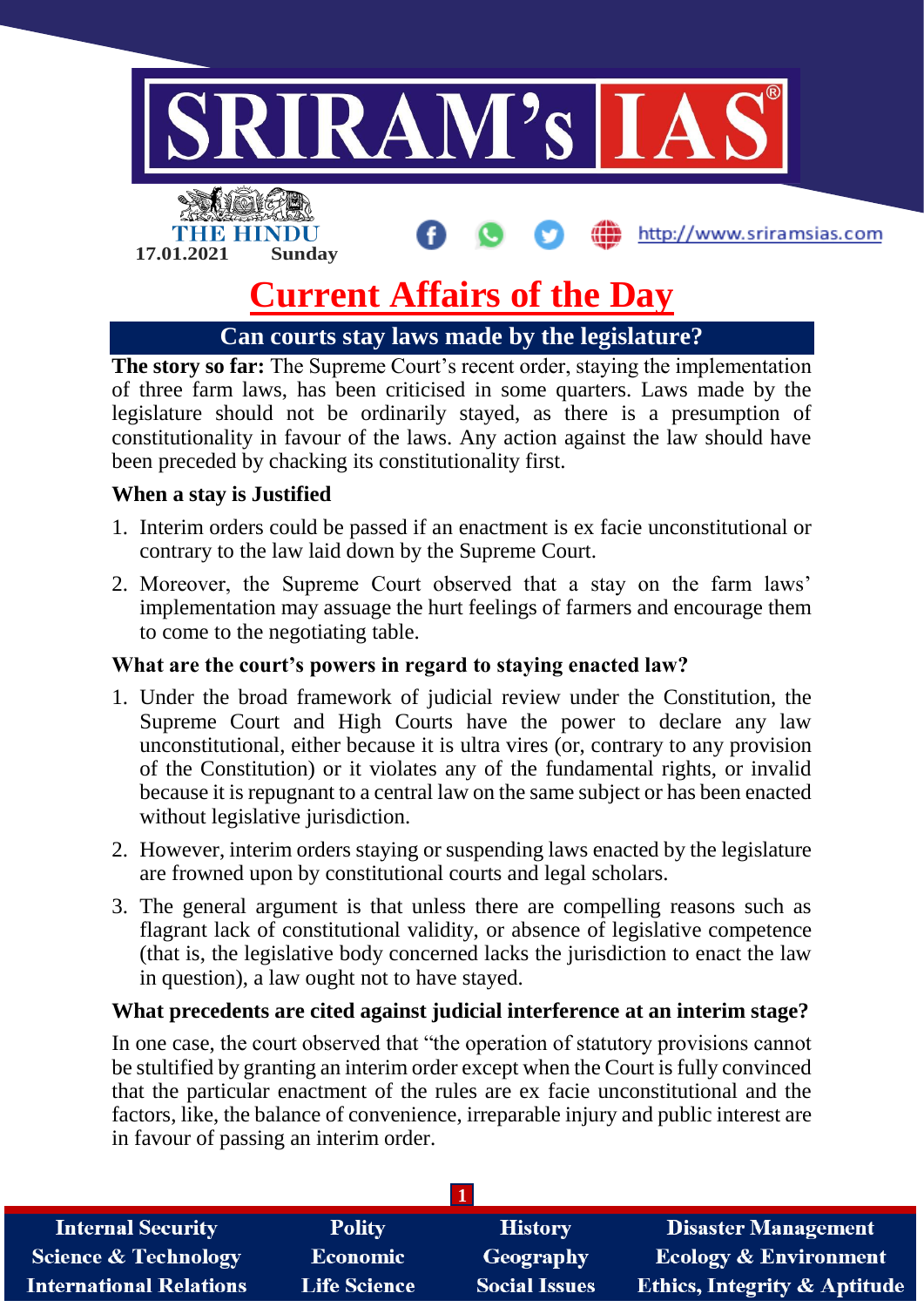

India began its COVID-19 vaccination drive on Saturday with two approved vaccinations — Serum Institute of India's Covishield, developed by Oxford-AstraZeneca, and Bharat Biotech's Covaxin.

## **Highlights:**

- 1. Those receiving Covaxin have been asked to sign a consent form before being vaccinated as the vaccine "has been allowed by the government in clinical trial mode".
- 2. The form adds that compensation for serious adverse events will be paid by the company if it is proven to be causally related to the vaccine.
- 3. The clinical efficacy of Covaxin is yet to be established and it is still being studied in phase 3 clinical trials. Hence, it is important to appreciate that receiving the vaccine does not mean that other precautions related to COVID-19 need not be followed.
- 4. The Central Licensing Authority has granted permission for Covaxin for restricted use in emergency situations in public interest... in clinical trial mode," the form says.
- 5. The consent form, however, states that in phase 1 and phase 2 clinical trials, COVAXINTM has demonstrated the ability to produce antibodies against COVID-19.
- 6. The recipients will be handed over a fact sheet and a form to report adverse effects, in which they have to note down symptoms like fever, pain within seven days.
- 7. Currently, beneficiaries don't have a choice of vaccine and several Central government hospitals in Delhi — AIIMS, Safdarjung, Ram Manohar Lohia hospital, Kalawati Saran Children Hospital — administered Covaxin to its staff under the first round of vaccination.

# **Report finds 'brazen class bias' in govt. policies during pandemic**

A report highlighting the experience of vulnerable groups in accessing citizenship, early childhood care and education, public employment and protected wages in 2019 and 2020, till the early days of the COVID-19 pandemic, was released on Saturday.

| <b>Internal Security</b>       | <b>Polity</b>       | <b>History</b>       | <b>Disaster Management</b>              |  |
|--------------------------------|---------------------|----------------------|-----------------------------------------|--|
| Science & Technology           | <b>Economic</b>     | Geography            | <b>Ecology &amp; Environment</b>        |  |
| <b>International Relations</b> | <b>Life Science</b> | <b>Social Issues</b> | <b>Ethics, Integrity &amp; Aptitude</b> |  |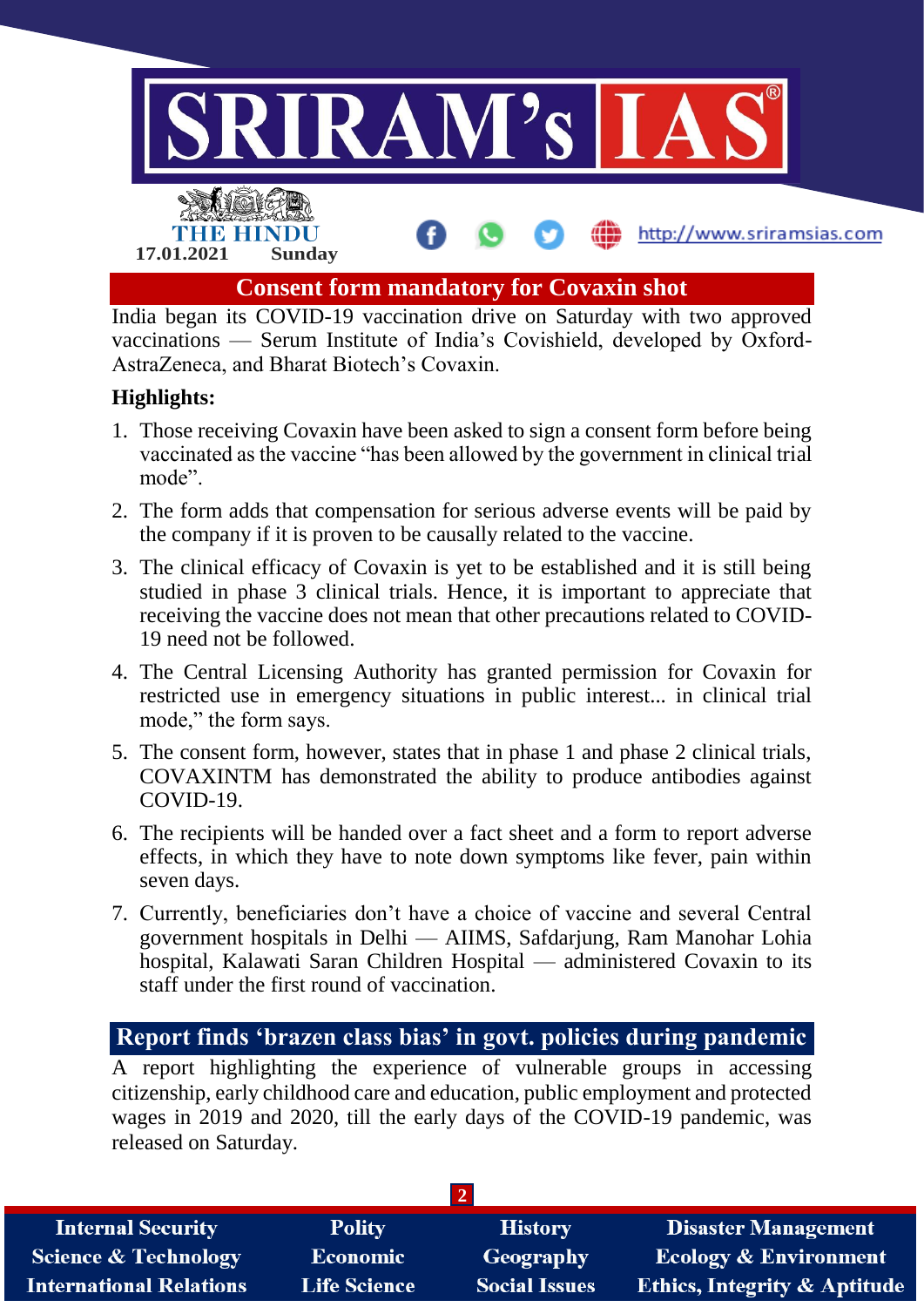

# **Highlights:**

- 1. The India Exclusion Report 2019-2020 of the Centre for Equity Studies, reveals that there was "brazen class bias" in the government's policies, including imposing a harsh lockdown at short notice, that affected the lives of the poor, while the middle class supported the measure.
- 2. The report found that the condition of migrant workers was particularly vulnerable during the pandemic.
- 3. Public employment was necessary (during the pandemic) for securing social goods, including security, justice, health, sanitation and education. Public employment can be a major way of improving the quality of life for all citizens by providing essential public services.
- 4. The importance of public workers to ensure essential health services, to monitor labour rights and assist workers and to provide a range of other essential services is now apparent to all," according to report.

# **Gujarat rivers remain highly polluted**

**Death of a river:** Effluents continue to be dumped in Sabarmati and Mahisagar

# **Highlights:**

- 1. The unchecked flow of untreated industrial effluent into rivers in Gujarat has led to increasing pollution in the Sabarmati, Mahisagar, Narmada, Vishwamitri and Bhadar.
- 2. According to data from the Ministry of Environment and Forest (MoEF), the Sabarmati is among the most polluted rivers in the country.
- 3. Gujarat ranks fourth among the top five States with highly polluted rivers, with as many as 20 rivers in the critically polluted category.
- 4. Both treated and untreated effluent is released into the estuary of the Mahisagar and Gulf of Cambay, flouting the guidelines of the Central Pollution Control Board (CPCB).

# **Migratory birds flock to Punjab wetland**

Winter migratory waterbirds using the central Asian flyway have started making a beeline to Punjab's Harike wetland, offering a delight for bird lovers.

| <b>Internal Security</b>       | <b>Polity</b>       | <b>History</b>       | <b>Disaster Management</b>              |  |  |
|--------------------------------|---------------------|----------------------|-----------------------------------------|--|--|
| Science & Technology           | <b>Economic</b>     | Geography            | <b>Ecology &amp; Environment</b>        |  |  |
| <b>International Relations</b> | <b>Life Science</b> | <b>Social Issues</b> | <b>Ethics, Integrity &amp; Aptitude</b> |  |  |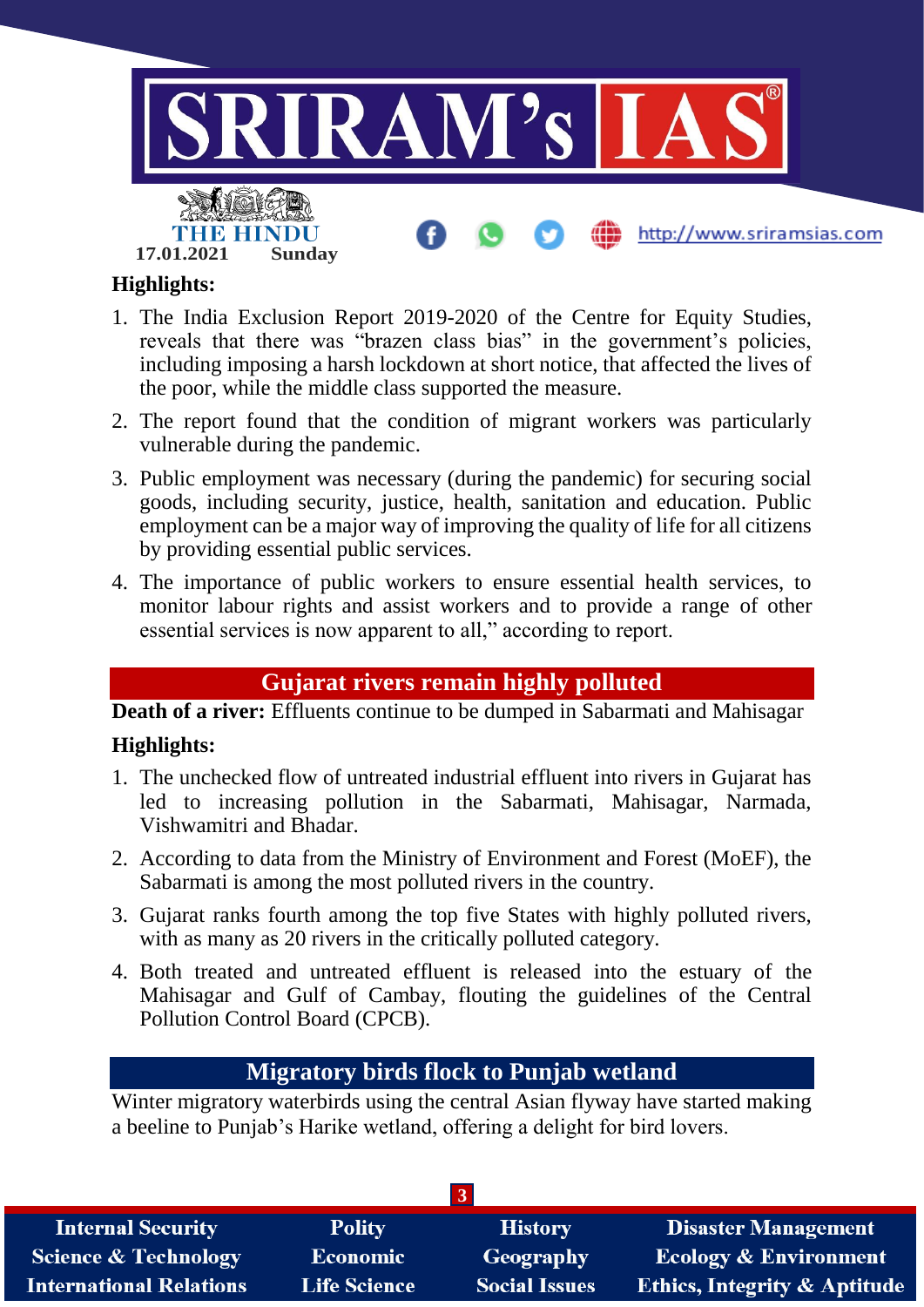

## **Highlights:**

1. Birds such as the Eurasian coot, greylag goose, bar-headed goose, gadwall and the northern shoveler are the prominent ones that could be sighted at Harike. Among others species, common pochard, spot-billed duck, little cormorant, pied avocet, great cormorant, ferruginous pochard and common teal have been spotted.

#### **Additional Information:**

The government has launched a national action plan for the conservation of migratory birds along the Central Asian Flyway.

The Central Asian Flyway (CAF) covers a large continental area of Eurasia between the Arctic and Indian Oceans and the associated island chains. The Flyway comprises several important migration routes of waterbirds, most of which extend from the northernmost breeding grounds in the Russian Federation (Siberia) to the



southernmost non-breeding (wintering) grounds in West and South Asia, the Maldives and British Indian Ocean Territory. The birds on their annual migration across the borders of several countries. Geographically the flyway region covers 30 countries of North, Central and South Asia and Trans-Caucasus. CAF migration routes include the steppes and cold deserts of Central Eurasia, and much of the Himalayan chain, where unique, high-altitude migrations such as those of the Bar-headed Goose, Anser indicus, take place.

The CAF covers at least 279 populations of 182 migratory waterbird species, including 29 globally threatened and near-threatened species, which breed, migrate and winter within the region. Many waterbird populations are declining rapidly and the wetlands, grasslands and other habitats upon which they depend

| <b>Internal Security</b>        | <b>Polity</b>       | <b>History</b>       | <b>Disaster Management</b>              |
|---------------------------------|---------------------|----------------------|-----------------------------------------|
| <b>Science &amp; Technology</b> | <b>Economic</b>     | Geography            | <b>Ecology &amp; Environment</b>        |
| <b>International Relations</b>  | <b>Life Science</b> | <b>Social Issues</b> | <b>Ethics, Integrity &amp; Aptitude</b> |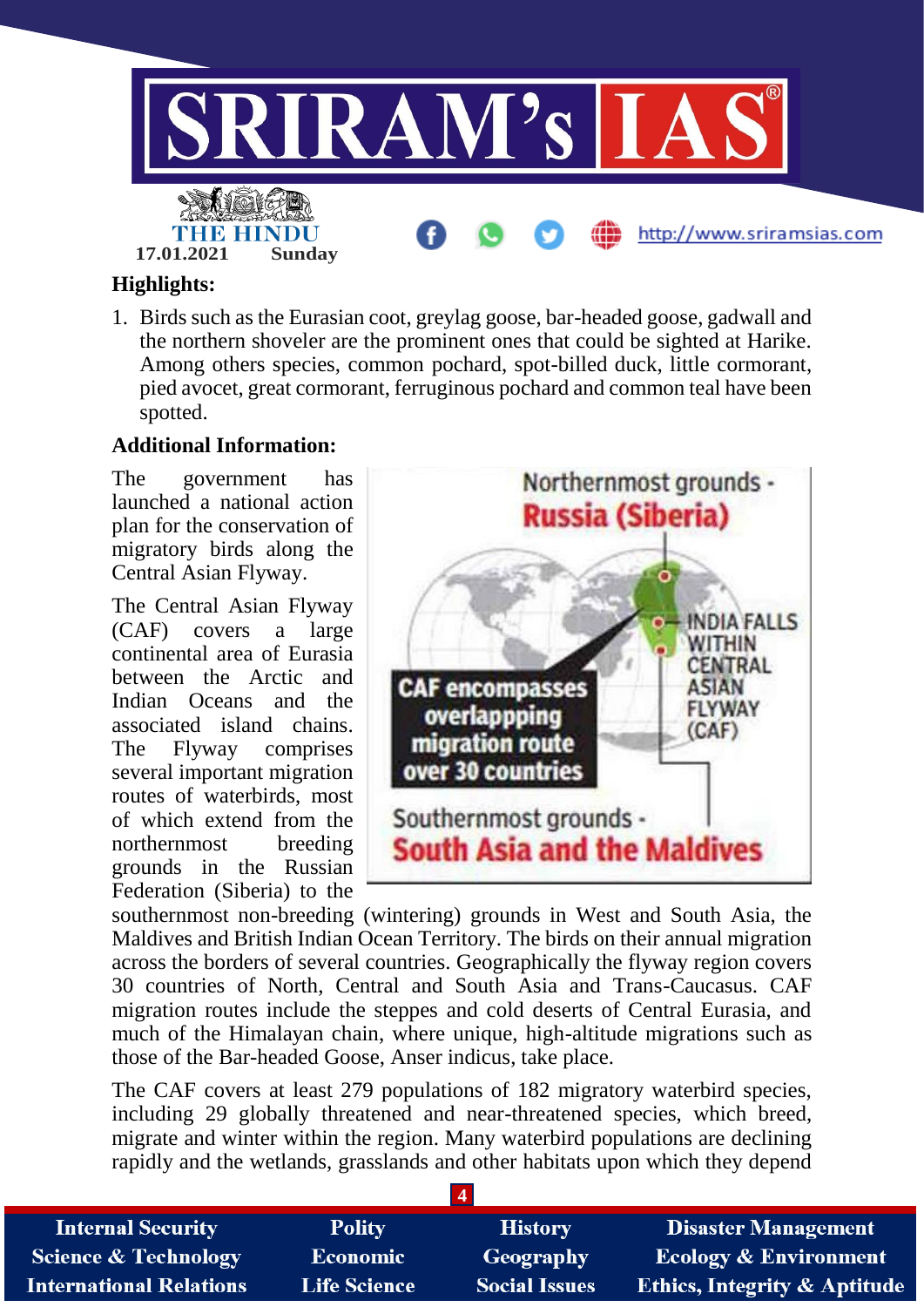

are seriously threatened along with the CAF due to uncontrolled hunting, habitat degradation, unsustainable water management, and lack of law enforcement and conservation capacity.

## **Ramsar Wetlands in Punjab**

Earlier, Punjab had three wetlands designated as Ramsar sites — Harike (notified in 1990), Ropar (2002) and Kanjli (2002). Now, three more — Keshopur, Nangal and Beas River — have been added to the list. Of these six, the Beas is the first river in the country to be included in the list.

A Ramsar Site is a wetland designated to be of international importance under the Ramsar Convention — an intergovernmental treaty that provides the framework for conservation and wise use of wetlands and their resources.

# **The sustained fight against trans fats**

**The story so far:** On December 29, 2020, the Food Safety and Standards Authority of India (FSSAI) reduced the permissible limit of trans fatty acids (TFA) in oils and fats to 3% for 2021 and 2% by 2022, against the earlier cap of 5%. The decision was formalized by an amendment to the Food Safety and Standards (Prohibition and Restriction on Sales) Regulations. The new rules apply to edible refined oils, vanaspati (partially hydrogenated oils), margarine, bakery shortenings, and other cooking media like vegetable fat spreads and mixed fat spreads. In 2018, the World Health Organization (WHO) had called for the global elimination of industrially-produced TFAs by 2023.

## **What are trans fats and why are they harmful?**

- 1. All-natural fats and oils are a combination of monounsaturated, polyunsaturated and saturated fatty acids or trans fatty acids.
- 2. Our body needs the first two categories of 'healthy' fats as apart from being a major source of energy, they help absorb some vitamins and minerals and build cell membranes and the sheaths surrounding nerves.
- 3. These fats are free-flowing, unlike saturated fatty acids or trans fats, which are considered harmful as they clog arteries and result in hypertension, heart attacks, and other cardiovascular issues.

## **Two types of trans fats**

1. There are two broad types of trans fats found in foods: naturally-occurring and artificial trans fats.

| <b>Internal Security</b>        | <b>Polity</b>       | <b>History</b>       | <b>Disaster Management</b>              |  |
|---------------------------------|---------------------|----------------------|-----------------------------------------|--|
| <b>Science &amp; Technology</b> | <b>Economic</b>     | Geography            | <b>Ecology &amp; Environment</b>        |  |
| <b>International Relations</b>  | <b>Life Science</b> | <b>Social Issues</b> | <b>Ethics, Integrity &amp; Aptitude</b> |  |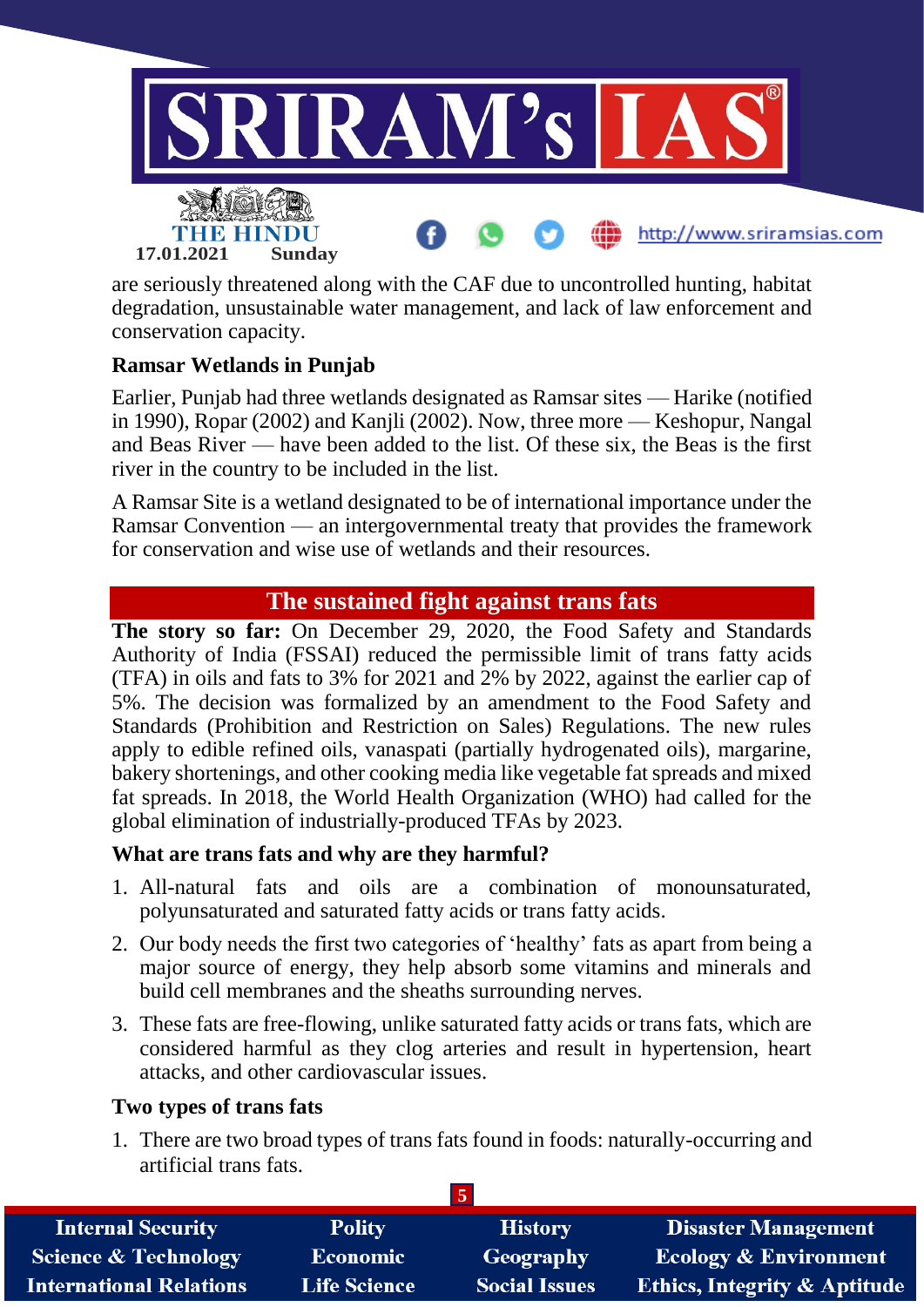

2. Artificial trans fats, which are considered harmful, are created in an industrial process that adds hydrogen to liquid vegetable oils to make them more solid, increase their shelf life, and for use as an adulterant as they are cheap.

## **Morbidity, mortality and industrially produced TFAs**

- 1. Cardiovascular diseases are the leading cause of death globally, causing over 1.8 crore deaths every year. The WHO estimates that over 5 lakh people with cardiovascular issues die globally every year due to the consumption of industrially produced TFAs.
- 2. As per FSSAI, about 77,000 deaths take place annually in India due to TFAs.

#### **Action Taken on Non- communicable Diseases**

- 1. In 2018, the WHO called for the elimination of industrially-produced TFAs by 2023, and brought out a step-by-step guide called 'REPLACE' to help countries frame policies.
- 2. This prompted accelerated action by member states and other stakeholders. However, threats posed by non-communicable diseases started gaining attention much earlier in the 1980s, following which Denmark became the first country to ban TFAs in 2003.

#### **What next?**

A bigger challenge will be implementation, which is a State subject. The FSSAI will need to pursue local governments to improve surveillance, an inspection of food premises, sampling of food products, regular training of officers, upgradation of food labs, etc., which are also among concerns raised by a Parliamentary panel on the regulator's ineffectiveness.

## **'Refine quality of expenditure to aid fiscal sustainability'**

**Crux:** Maintaining and improving the quality of expenditure would help address the objectives of fiscal sustainability while supporting growth.

## **Highlights:**

- 1. Global public debt is said to have reached 100% of GDP in 2020. As a result, most economies are expected to emerge from the pandemic with higher deficits and debt vulnerabilities.
- 2. Although the scale of fiscal spending was expected to breach the quantitative targets of fiscal prudence across most economies in the short-run, it was

| <b>Internal Security</b>        | <b>Polity</b>       | <b>History</b>       | <b>Disaster Management</b>              |
|---------------------------------|---------------------|----------------------|-----------------------------------------|
| <b>Science &amp; Technology</b> | <b>Economic</b>     | Geography            | Ecology & Environment                   |
| <b>International Relations</b>  | <b>Life Science</b> | <b>Social Issues</b> | <b>Ethics, Integrity &amp; Aptitude</b> |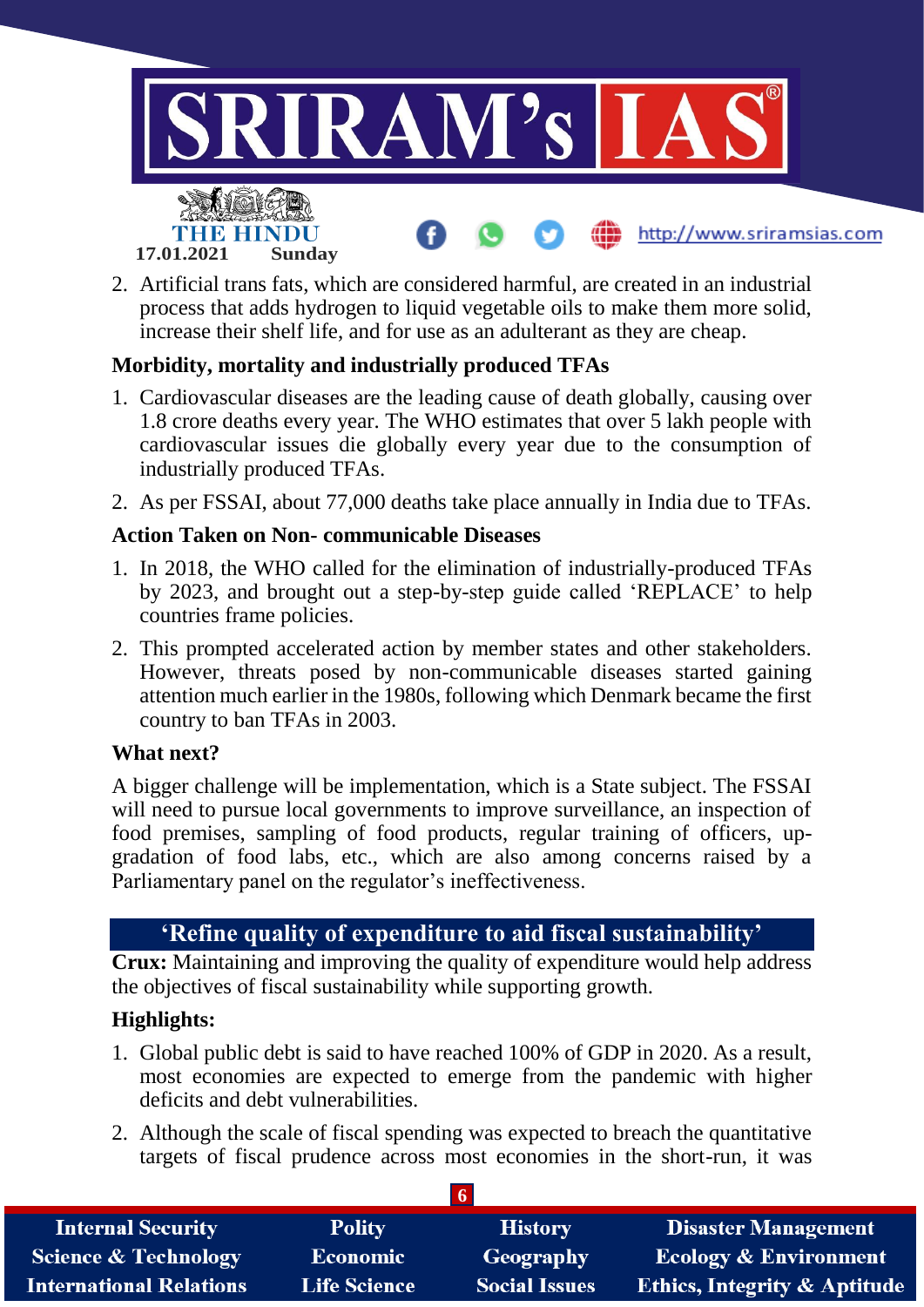

crucial in the context of the pandemic from the perspective of the welfare aspect of public expenditure.

3. Expenditure on physical and social infrastructure including human capital, science and technology is not only welfare-enhancing, but it also paves the way for higher growth through their higher multiplier effect and enhancement of both capital and labour productivity.

## **Quality of expenditure matters**

- 1. Going forward, it becomes imperative that fiscal road maps are defined not only in terms of quantitative parameters like fiscal balance to GDP ratio or debt to GDP ratio, but also in terms of measurable parameters relating to the quality of expenditure, both for the Centre and States.
- 2. While conventional parameters of fiscal discipline will ensure medium- and long-term sustainability of public finances, measurable parameters of quality of expenditure would ensure that welfarism carries significant productive outcomes and multiplier effects.

# **U.S. & Section 230**

**The story so far:** In the U.S., Section 230 of the Communications Decency Act (CDA) regulates online publication and liability. Specifically, the 1996 law states: "No provider or user of an interactive computer service shall be treated as the publisher or speaker of any information provided by another information content provider."

## **Why was the law passed?**

The law grants Internet platforms immunity for almost all content posted by users — it is because of Section 230 of the CDA that Twitter is not normally liable for the content of tweets posted by its users.

## **Internet regulation: Conservatives and Liberals Demand**

Republicans oppose Section 230 because, for long, they have accused social media giants of silencing or stifling conservative voices. Democrats oppose it because they want greater policing of the Internet to tackle extremism, abuse and misinformation.

## **Problem**

1. A newspaper like the Hindu can't write something you know to be false and be exempt from being sued. But Facebook can.

| <b>Internal Security</b>        | <b>Polity</b>       | <b>History</b>       | <b>Disaster Management</b>              |  |
|---------------------------------|---------------------|----------------------|-----------------------------------------|--|
| <b>Science &amp; Technology</b> | <b>Economic</b>     | Geography            | <b>Ecology &amp; Environment</b>        |  |
| <b>International Relations</b>  | <b>Life Science</b> | <b>Social Issues</b> | <b>Ethics, Integrity &amp; Aptitude</b> |  |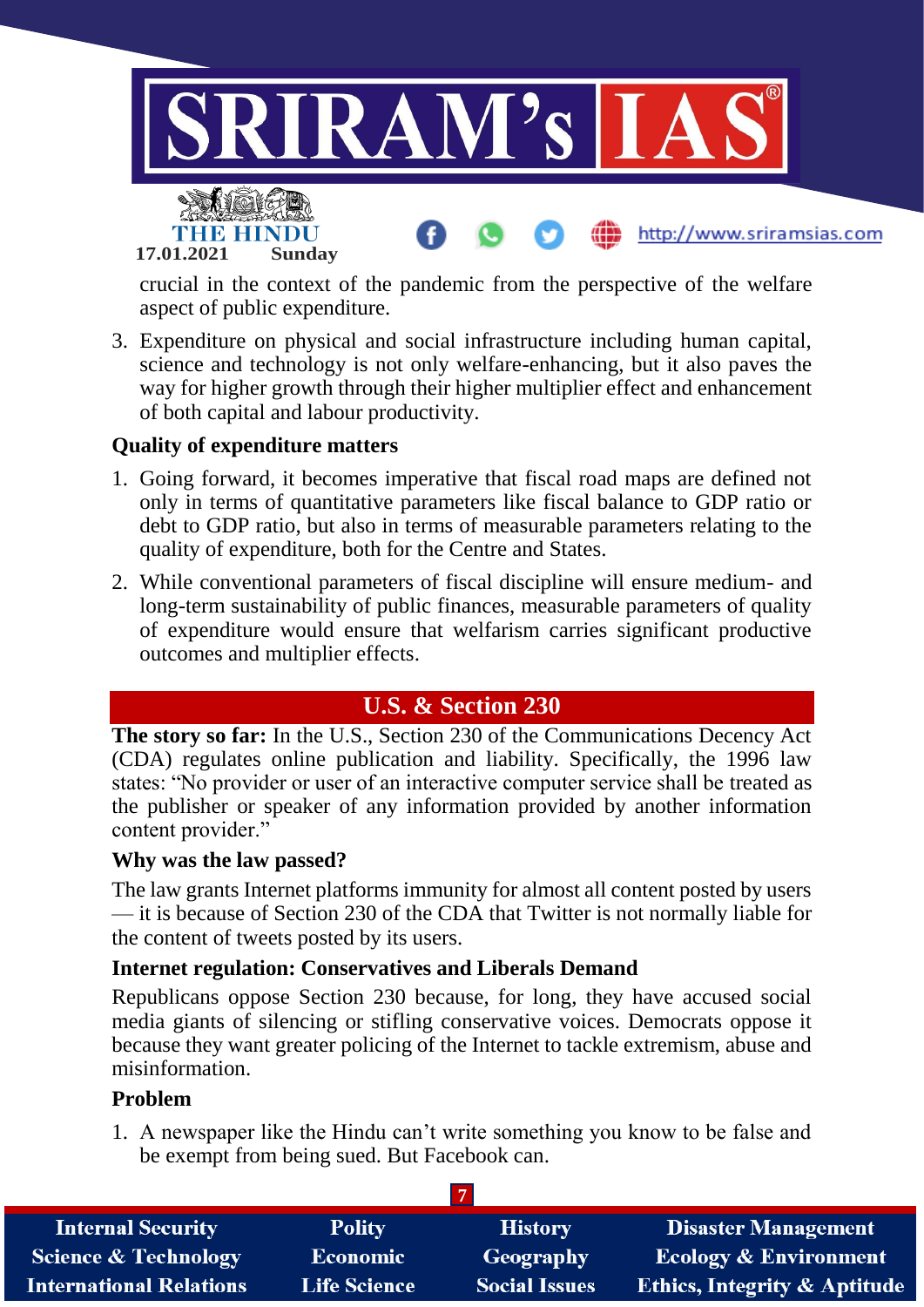

- 2. Section 230's sweeping immunity (or any law in any country providing immunity to intermediaries like Facebook, WhatsApp, Twitter)) enable Big Tech company's bad behaviour
- 3. On the internet, elections can be rigged and incitement to violence can take place with de facto immunity
- 4. Repealing the law would lead to increased censoring of online content, which may be politically motivated and end up stifling free speech.
- 5. Also, it would mean only well-funded tech giants would survive.

## **The industry reaction to the opposition**

- 1. In general, the tech industry has said any changes to the law must consider the impact on First Amendment rights (free speech), business and innovation.
- 2. Zuckerberg had earlier said that the level of regulation for social media companies should fall somewhere between regulation levels for telecom companies and newspapers.

## **What lies ahead?**

Following the attack on the Capitol on January 6, Facebook suspended Mr Trump's account indefinitely. Twitter also did the same, on grounds of 'risk of further incitement of violence'. It also suspended more than 70,000 accounts related to QAnon, a right-wing conspiracy theory group.

Throughout the election, Twitter had labelled as **'misleading'** numerous tweets in which Mr Trump called the election fraudulent. With Mr Biden stepping into the White House, the law may be modified, but it is not clear how.

# **WhatsApp pushes policy rollout to May 15**

**News:** Following a severe backlash over the latest update to its privacy policy, Facebook-owned WhatsApp on Saturday said it has pushed back the policy rollout by three months to May 15.

## **Highlights:**

1. WhatsApp, it said, was built on a simple idea: what you share with your friends and family stays between you, while stressing that users' personal conversations are end-to-end encrypted so that neither WhatsApp nor Facebook can see these private messages.

| <b>Internal Security</b>        | <b>Polity</b>   | <b>History</b>       | <b>Disaster Management</b>              |  |
|---------------------------------|-----------------|----------------------|-----------------------------------------|--|
| <b>Science &amp; Technology</b> | <b>Economic</b> | <b>Geography</b>     | <b>Ecology &amp; Environment</b>        |  |
| <b>International Relations</b>  | Life Science    | <b>Social Issues</b> | <b>Ethics, Integrity &amp; Aptitude</b> |  |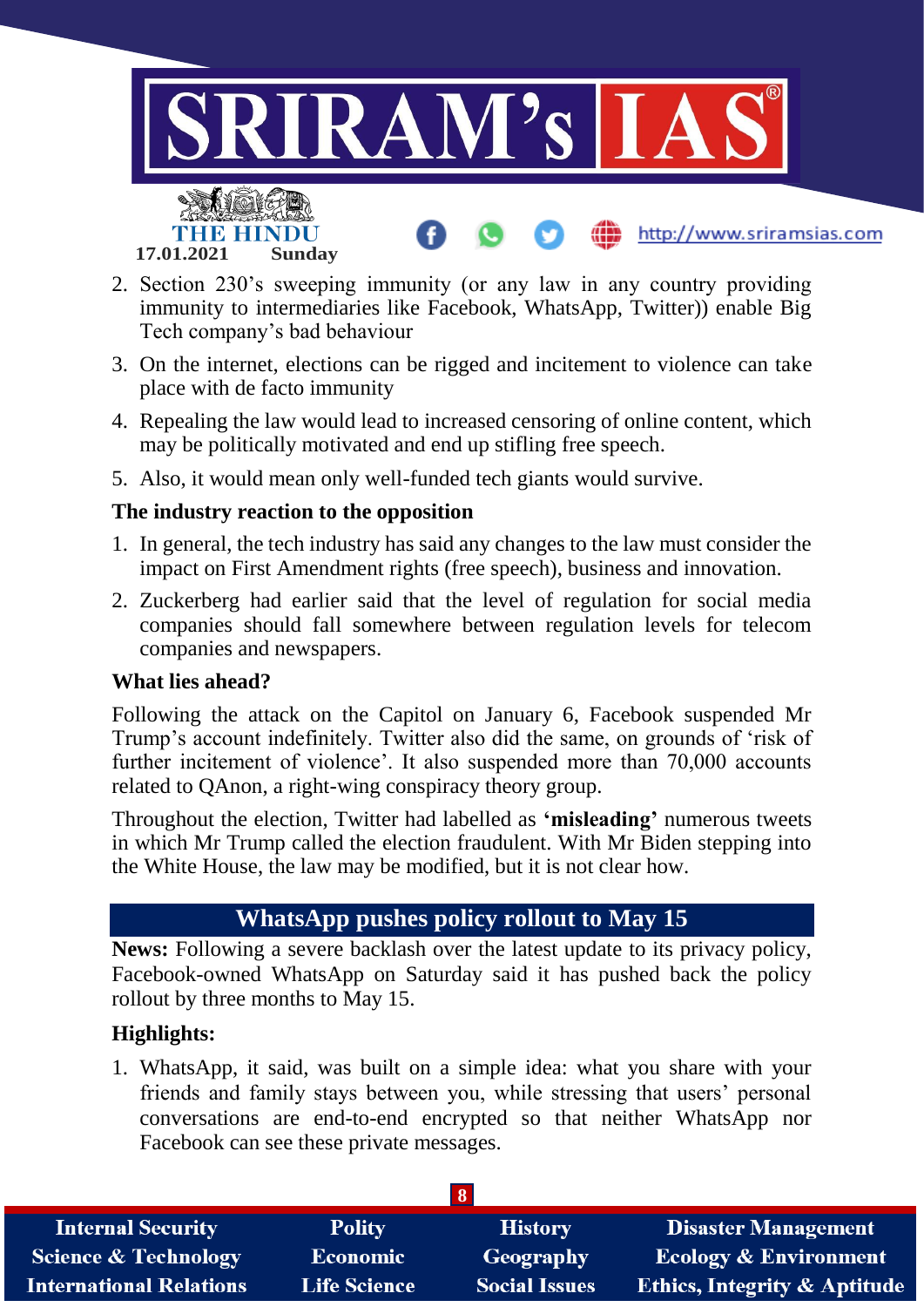

- 2. The company said it will also do a lot more to clear up the misinformation around how privacy and security work on WhatsApp and then go to people gradually to review the policy at their own pace before new business options are available on May 15
- 3. It's why we don't keep logs of who everyone's messaging or calling. We also can't see your shared location and we don't share your contacts with Facebook. WhatsApp adds that with the recent update, this will not change.
- 4. Instead, the update will include new options people will have to message a business on WhatsApp, and provides further transparency about how the platform collects and uses data.

## **Messaging for Businesses and Confusion**

- 1. WhatsApp is end-to-end encrypted, meaning only a message's sender and the recipient can read it, and those messages are not stored on Facebook servers.
- 2. Experts who have been studying WhatsApp's updated privacy policy have underlined points around the changes in how the platform now identifies the location and differentiates business messages.
- 3. One of the major changes in the policy relates to how users interact with 50 million-odd businesses using the platform. Some 15 million businesses are using the business feature in India.
- 4. The significant changes brought about in this revision are to "Business Interactions" via WhatsApp and new provisions dealing with transactions and payments data.
- 5. WhatsApp is pushing aggressively into messaging for businesses. The updated privacy policy was intended to alert users that some businesses would soon be **using Facebook-owned servers to store messages with consumers.**
- 6. While not everyone shops with a business on WhatsApp today, we think that more people will choose to do so in the future and its important people are aware of these services.
- 7. The main difference (in new Update) lies not in data sharing with Facebook, but in their clarification that IP and phone number information is used to estimate general location even if precise location sharing (using GPS, etc.) is disabled. But fears that location data will be shared with Facebook are unfounded.

| <b>Internal Security</b>        | <b>Polity</b>       | <b>History</b>       | <b>Disaster Management</b>              |  |
|---------------------------------|---------------------|----------------------|-----------------------------------------|--|
| <b>Science &amp; Technology</b> | <b>Economic</b>     | Geography            | <b>Ecology &amp; Environment</b>        |  |
| <b>International Relations</b>  | <b>Life Science</b> | <b>Social Issues</b> | <b>Ethics, Integrity &amp; Aptitude</b> |  |